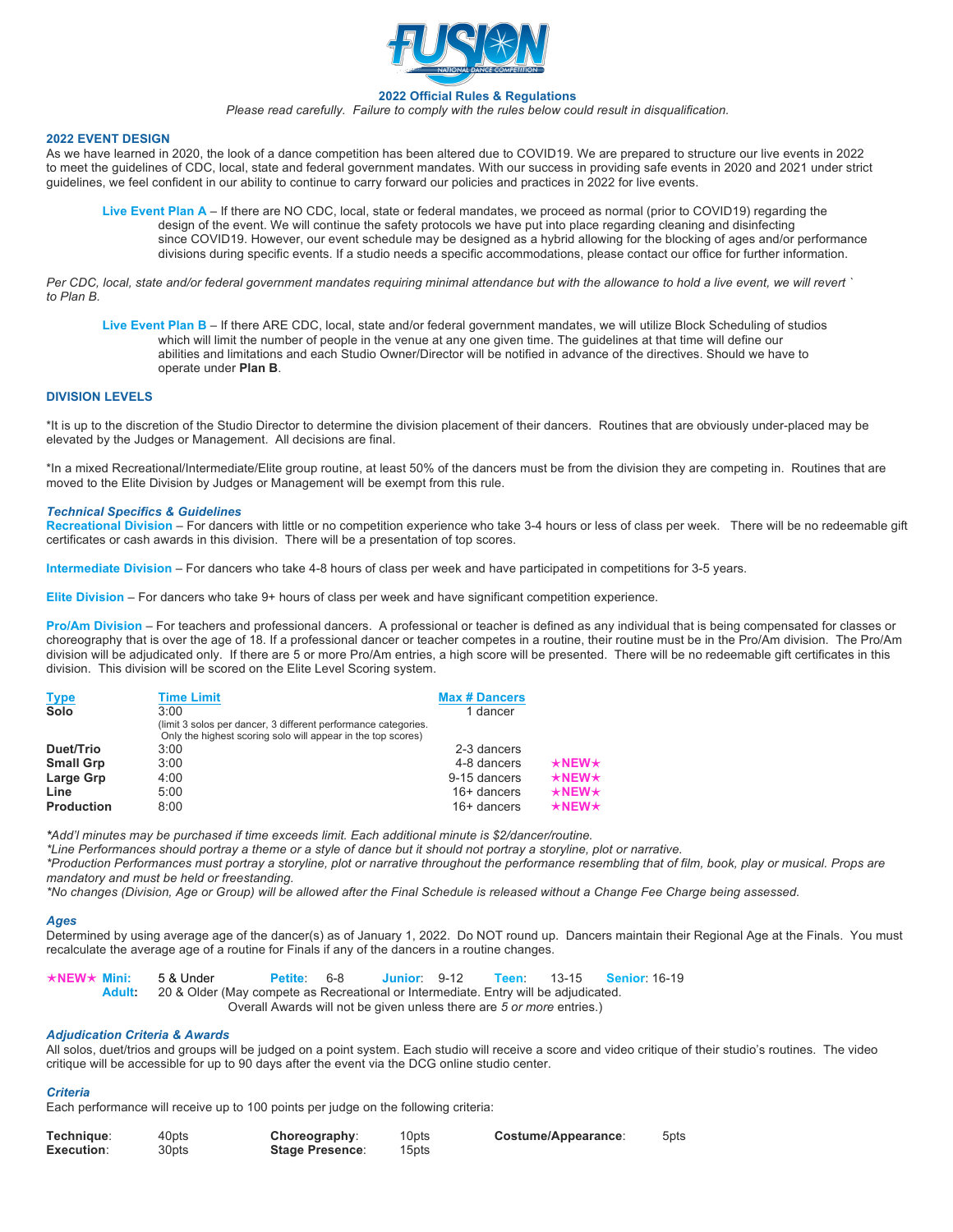| Scoring Scale $\star$ NEW $\star$ |                       |                              |                              |
|-----------------------------------|-----------------------|------------------------------|------------------------------|
|                                   | <b>Elite Division</b> | <b>Intermediate Division</b> | <b>Recreational Division</b> |
| Shooting Star                     | 294-300               | 290-300                      | N/A                          |
| Platinum Star                     | 288-293.9             | 285-289.9                    | 280-300                      |
| <b>Platinum</b>                   | 273-287.9             | 269-284.9                    | 264-279.9                    |
| High Gold                         | 258-272.9             | 253-268.9                    | 247-263.9                    |
| Gold                              | 257.9 & Below         | 252.9 & Below                | 246.9 & Below                |

# é**NEW**é

**Title Competition** (Recreational & Vocal solos are NOT eligible)

\*Participants must be from the Intermediate or Elite division and from the Petite, Junior, Teen and Senior age divisions.

\*Regional Title fee is \$35.

\*There must be at least two contestants up for Title per age division in order for each Title Division to be held. If only one entry is submitted per age division, entry fee will be refunded. For 2022, title will be gender neutral and both males and females will compete together based upon their age division. \*Any soloist wishing to compete in the Regional Title competition must **pre-register** (prior to event) for their respective Regional Competition.

\*Soloists may enter only one solo for consideration per Regional competition.

\*All 2022 Title Winners will be eligible to compete for the 2022 Dancer of The Year Title Competition at no additional charge to their title registration fee. All Regional Title Participants will be eligible to compete for the 2022 Dancer of The Year Title Competition at a cost of \$45.

\*All National Title Winners cannot compete for the same title the following year.

For example, National Miss Junior Dancer 2021 may compete for Miss Teen Dancer in 2022 but not Miss Junior 2022.

\*Title Age Division

Petite Fusion Regional Champion Junior Fusion Regional Champion Teen Fusion Regional Champion Senior Fusion Regional Champion

\*Regional Title Winners will receive:

-Crown or Hat

-Custom Acrylic Plaque

-Waiver of Title/Dancer of The Year Registration Fees for the current year Nationals event.

## *Title Selection Guidelines*

\*Scores for Regional Title will result from the combination of: 1)Solo Performance 2)Improvisation Performance

\*The format of the Title Competition is subject to change at the discretion of the Director.

\*Each dancer will be grouped by age for the improv session. Dancers are asked to appear on stage in basic dance wear, to improv to music selected by Competition Staff. Music will NOT be released prior to the competition and will allow for a lyrical, contemporary, jazz, open, tap or hip-hop interpretation by the dancers. Dancers will be required to wear an audition number for the Improv session.

\*Each dancer's improv score will be combined with their solo score.

\*Improv scores will be determined as follows based on a 100 point scale:

**Technique** = 25 points **Showmanship** = 25 points **Originality** = 25 points **Musicality** = 25 points

\*After scores are combined, Judges will rank the dancers and the top 3 will be awarded.

\*The announcement of the winners and runners up will occur during the Title Competition session or upon the completion of all solo entries, whichever occurs first.

# *Dancer of The Year National Title Competition*

\*The 2022 National Title Competition is a separate event held at Nationals.

\*Regional Title Winners are invited to participate in the Challenge Opening Number on the final competition day.

\*All soloists competing for the National Title Category should **pre-register** prior to the event with the payment of the \$45 National title registration fee. \*If a soloist competes at different Regionals and qualifies more than one solo, the soloist may only compete with one of the routines at Nationals.

\*National Title Winners are ineligible to compete in the 2023 National Title division unless they have moved up in an age division.

\*There must be at least two contestants for Title in each age division in order for the Title Competition to be held. We reserve the right to revert to an 11 & Under and 12 & Over age division if deemed necessary.

\*National Title dancers will be scored on their Solo and Improvisation.

\*All Title dancers must attend a minimum of (2) Master Classes.

# *General Awards*

Each entry will be adjudicated and receive an award indicating their entry's achievement based on the scoring system for each level of competition.

## *Overall Top Awards*

Overall Awards will be presented to the TOP scoring entries in each level of competition. It will be determined by the Director if the Top 10, Top 5, Top 3 or the Top Overall 1<sup>st</sup> place entry will be recognized during the Overall Awards. This will be based on the number of entries at the regional competition. Title competitors may still place in the Overall Top Awards.

The **Top Score Star Session Award** will be presented to the highest scoring routine per performance division per each Session (if we are running under Live Event Plan A). This Award applies to solos, duos-trios and all groups. The Winner of the Top Score Star Session Award will receive a beautiful plaque or trophy.

The Top Score Star Award will be presented to the highest scoring routine per performance division (Recreational, Intermediate and Elite) out of the entire competition. This award applies to solos, duos-trios and groups (small, large, line and production). The Winner of the Top Score Star Overall Award will receive a beautiful Gold Cup and a \$100 Fusion Star Buck.

# **The Shining Star Award** é**NEW**é

In celebration of our 10 year anniversary, **The Shining Star Award** will be provided to the highest scoring solo/duo/trio per performance division and the highest scoring group routine per performance division from the entire event. The winners of this award will receive a banner and a \$100 Fusion Star Buck.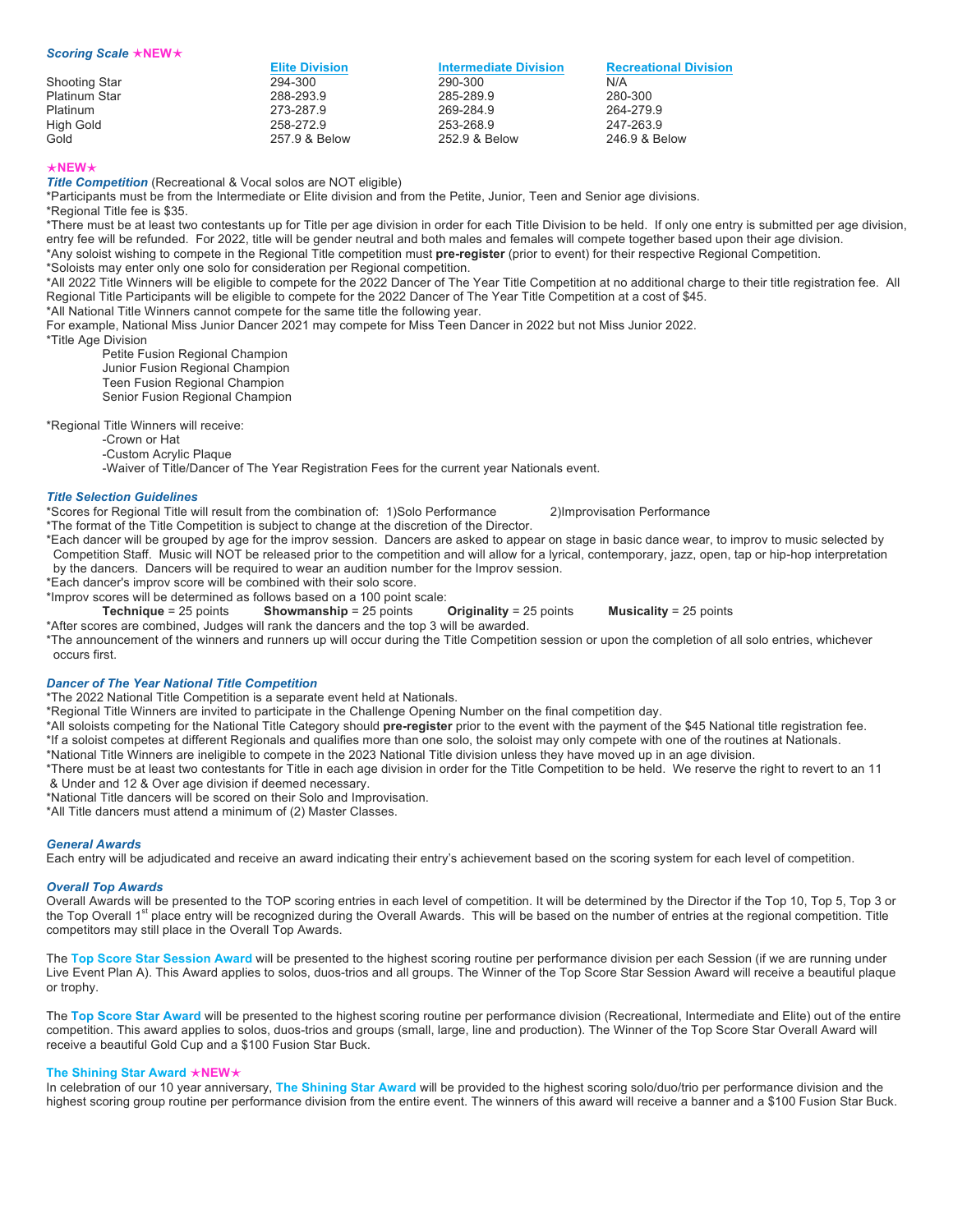# **Regional Cash Award Chart (Intermediate & Elite Divisions)**

The top overall placements are eligible for cash or certificate voucher awards. For competitions with 400+ routines, overall awards will be monetary, under 400 routines, overall awards will be Fusion Star Buck certificates. There must also be a minimum of 15 entries per performance/age/type division for solos/duos/trios and 10 entries for groups in order for cash *or* Fusion Star Buck to be issued. \*Vocal top overall placements may be combined and awarded in the 12&Under and 13&Over age divisions.

|          | <b>Award Amount</b> |
|----------|---------------------|
| Solo     | \$50                |
| Duo/Trio | \$75                |
| Groups   | \$100               |
| Vocal*   |                     |

#### *Achievement Awards*

Our judges will select certain outstanding performances for achievement awards.

#### *Studio & Dancer Awards*

#### **Creative Artist Award**

The Creative Artist Award is presented to a routine that our judges deem as being a stand out performance based on the choreography and creativity of the dance. The winner chosen for this award will receive a beautiful Fusion Creative Artist acrylic plaque.

## **The Total Commitment Award**

Judges will select a routine per competitive session that they have seen a total commitment from the creativity, costuming, execution, and stage performance. The winner of this award will receive a beautiful Fusion Total Commitment acrylic plaque.

### **Fusion Spirit Award**

Fusion Staff and Judges will select a studio per session that exhibits excitement, kindness and a supportive team both among themselves and with other studios. The winner of this award will receive a beautiful Fusion Total Commitment acrylic plaque.

### **ADCC Studio of Excellence Award**

The ADCC Studio of Excellence Award is presented on behalf of the Association of Dance Competitions and Conventions to a studio that shows versatility by entering routines in many categories of dance. This award goes to a studio that takes on the challenge of offering their students the opportunity to experience and excel in all areas of dance. The winner of this award will receive a banner.

#### **Fusion Show Star**

At each regional event, (1) 12 & Under and (1) 13 & Over group routine will be chosen as a Fusion Show Star. These winning routines will be posted online for voting. The video with the most likes by August 1, 2022 will win \$500 Fusion Star Buck! Routines are nominated by Judges based on entertainment value and must be a group routine to be considered. Show Star nominees have great energy on stage and pull great energy from the audience. Be sure to cheer your favorite routine on so that they may move on to be the 2022 Fusion Show Star!

#### **Star Power Studio Award**

Every competing studio's Top 3 highest scores from the group segment (small group, large group and line) of the competition for all three performance divisions (Recreational, Intermediate, Elite) will be tabulated. During the final group awards session, the one studio with the highest point total from the Recreational, Intermediate and Elite group performance division will be named as a Star Power Studio Winner. In the event of the tie, we will add in succession, each studio's next highest scoring group entry until the tie is broken. In the case of the same Studio being eligible for 2 or 3 performance divisions, only one of the divisions will be awarded providing the opportunity for the next highest scoring studio in one of the other performance divisions to be recognized. The Star Power award winners (Intermediate and Elite) will receive a beautiful trophy with either a \$100 cash award or certificate voucher based on the Cash Award Chart provisions. The Recreational Star Power Studio will receive a beautiful trophy.

#### **Fusion Stars**

In every Regional city, judges will select certain outstanding Elite and Intermediate soloists from the Petite, Junior, Teen and Senior age divisions to be a part of the *Fusion Star Team*. Studios with mixed Elite and Intermediate division dancers will be chosen from the Elite division first. Fusion Stars will perform a production number choreographed by our industry professionals which will provide the Nationals Opening Number for the Challenge on the final day. Please note: Studios attending Nationals that do not have solo performers may nominate two performers each in the Petite, Junior, Teen and Senior age divisions to participate as a Fusion Star.

### **Fusion Ambassadors**

In every Regional city, judges will select outstanding Elite and Intermediate soloists from the Petite, Junior, Teen and Senior age divisions to be a Fusion Ambassador Finalist. Finalists may go on to apply to become a National Ambassador for our Nationals. Fusion Ambassadors will be a representative of FNDC during Nationals by assisting in master classes alongside our industry professionals, assisting with awards and also during our Gala of The Stars Dancer's Welcome Party. Ambassadors will also participate in a photoshoot during the Nationals events.

#### **Lifetime Ambassadors**é**NEW**é

A Lifetime Ambassador is a dancer chosen that has served as a National Ambassador and has attended Fusion events consecutively for at least 3 years. This dancer continues to show and support Fusion through their assistance at events they attend as well as positive promoting of Fusion during the event as well as positive promotion throughout the year via social media. Lifetime Ambassadors receive automatic inclusion to perform in the National Opening Number and to attend Nationals as a Lifetime Ambassador. Lifetime Ambassadors are selected at the discretion of the Fusion Director and staff.

#### **Photogenic Award**

Photogenic entries are to be entered the day of competition only. Photograph size is a color 5x7 or 8x10 headshot. Parents or studios may submit photo(s) and entry fees to the merchandise table at the beginning of the competition. Fees may be paid via cash, certified check or credit card only. No personal checks will be accepted for photogenic entries. Entries will be judged in the *12 and under* and *13 and over* age categories. Judged photos may be picked up by parents or studio directors after the photogenic competition is complete. Winning photos will NOT be returned as they will be used for marketing of winning entries. Fusion is not responsible for photos that are left behind. An entry form will be filled out at the merchandise table when you check in the day of competition. Cost is \$25/entry. A portion of the proceeds will be donated in 2021 to the efforts of #RiseUp and its scholarship program for disadvantage dancers.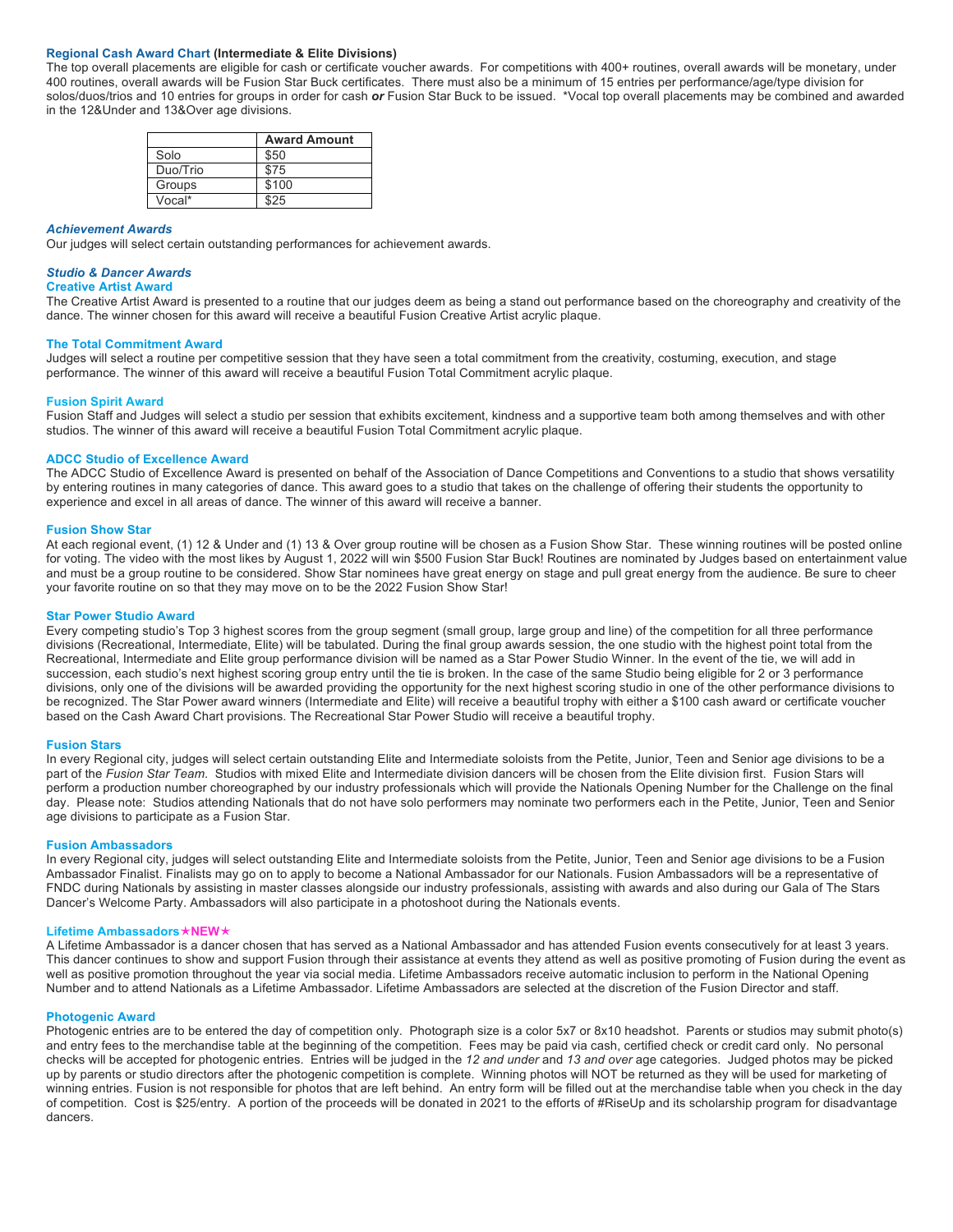# **PERFORMANCE CATEGORIES**

| <b>Ballet</b>       | Includes classical or contemporary ballet technique. Ballet slippers only.                                                      |
|---------------------|---------------------------------------------------------------------------------------------------------------------------------|
| <b>Pointe</b>       | Includes classical or contemporary pointe technique and steps. Pointe shoes only.                                               |
| <b>Lyrical</b>      | Routine should demonstrate balance, extension, isolations and control using contemporary                                        |
|                     | lyrical moves set to the mood or lyrics or the music.                                                                           |
| <b>Contemporary</b> | Routine incorporates lyrical or jazz movement fused with modern elements.                                                       |
| <b>Modern</b>       | Includes modern technique movements.                                                                                            |
| Jazz                | Routine consists of traditional jazz movements and technique.                                                                   |
| Tap                 | Routine must contain tap technique.                                                                                             |
| <b>Clogging</b>     | Routine utilizes either traditional or contemporary clogging technique and style.                                               |
| <b>Parent</b>       | Recreational parent category.                                                                                                   |
| <b>Vocal</b>        | Includes vocal presentation. Accompaniment must be on cd. No lead vocals permitted on cd, backup voices will only be permitted. |
|                     |                                                                                                                                 |

**\****In the above performance categories, only three gymnastic tricks are permissible. A deduction of 1 point per judge will result for routines that do not comply. Minimum lip syncing and talking are permitted if a character is not portrayed.*

| <b>Hip Hop</b>    | Includes street or jazz funk technique. No suggestive moves or inappropriate music allowed.           |  |  |  |
|-------------------|-------------------------------------------------------------------------------------------------------|--|--|--|
| <b>Open</b>       | Routine consisting of any of our listed categories or combinations of listed category styles.         |  |  |  |
| <b>Musical</b>    |                                                                                                       |  |  |  |
| <b>Theatre</b>    | A routine interpreting a song from a Broadway or Movie Musical.                                       |  |  |  |
| <b>Acro-Dance</b> | Routine combining gymnastics and dance choreography. Must contain at least 50% dance<br>choreography. |  |  |  |
| <b>Pom Pon</b>    | Routine is performed with pom pons for at least 75% of the routine.                                   |  |  |  |
| <b>Production</b> | A routine that consists of 20 or more dancers utilizing props, sets and a main theme.                 |  |  |  |

Fusion uses an electronic music file upload system via your Dance Comp Genie account.

- Music can only be uploaded after entries have been registered.
- The music manager will assign the file names automatically once upload is complete. However, please label the file with the name of each routine.
- Please upload the exact version of your performance music as pitch/speed cannot be adjusted at the event.
- Music uploads should be in the form of MP3 or MP4 files.
- Music must be uploaded no later than the Friday Week prior to the competition weekend.
- A late fee of \$50 will be applied to your account if the music has not been received by the deadline.
- Fusion requires that all studios bring a backup USB for all performances in the event of a malfunction of the original music submitted. Music can be picked up at the Judges table at the conclusion of each awards session. Electronic devices such as phones, laptops, ipads are NOT acceptable forms of backup music.

## **GENERAL RULES**

# *Competition Schedule & Critiques*

**MUSIC** $\beta$  **Required/Mandatory Music Upload** 

A confirmation of your studio's entries will be accessible through your online studio center. Please review and ensure entries are in the proper categories, performance levels and age divisions. Once the final schedule is completed, the ability to make changes and/or corrections is considerably limited, if not impossible. If changes are requested once the final schedule has been released, a \$5/change fee will be assessed. This fee must be paid by credit card at the time the change(s) is made. All changes must be submitted in writing via email.

When possible, every Regional schedule is based on the breakdown of entries by division level and type (solo, duet/trio, groups, lines, and productions) for that particular city. Dancers must be ready to perform 1 hour before their scheduled time.

Performers must compete on the designated day, time, and in scheduled order, unless a schedule change has been pre-arranged with the Fusion office. Routines that compete outside of their scheduled day, time, or order will be eligible for adjudication only.

A final schedule will be available via the online studio center to each studio 3 days (or before if available) prior to the first day of competition.

Critiques are provided in the form of videos with an overall report providing a Judges score for each routine. The video critiques and score sheets will be available online via each studios DCG registration account in a timely manner following the conclusion of the competition.

#### *Props*

The placement and removal of props, mats, etc., must be completed within **3 minutes**. No items may be thrown or shot off the front of the stage. Props should not be built backstage (see Stage manager for accommodations). Performers cannot stand above 6'6" on the prop. Props which exceed 10'6" in height cannot be guaranteed to fit on stage. Fusion will not supply power.

No substances of any kind are allowed on stage. This includes, but is not limited to: baby powder, flour, sand, glitter, powdered rosin, lotion, confetti, water and paint. This rule applies even if you have a clean-up team. No helium or haze for any kind is allowed on stage.

### *Coaching*

Coaching of performers from the wings is prohibited.

# *Sportsmanship*

Good sportsmanship is expected from performers, students, parents and the general audience at all times. Horns, whistles and other noisemakers are not allowed in the theatre. Failure to adhere to these rules may result in point deduction and/or disqualification. Fusion reserves the right to eject from the premises any spectator or participant deemed to be acting in an inappropriate or disruptive manner.

#### *Food & Beverage*

Unless permission is posted by the theatre, no food or drinks are to be brought into the auditorium, dressing or backstage areas.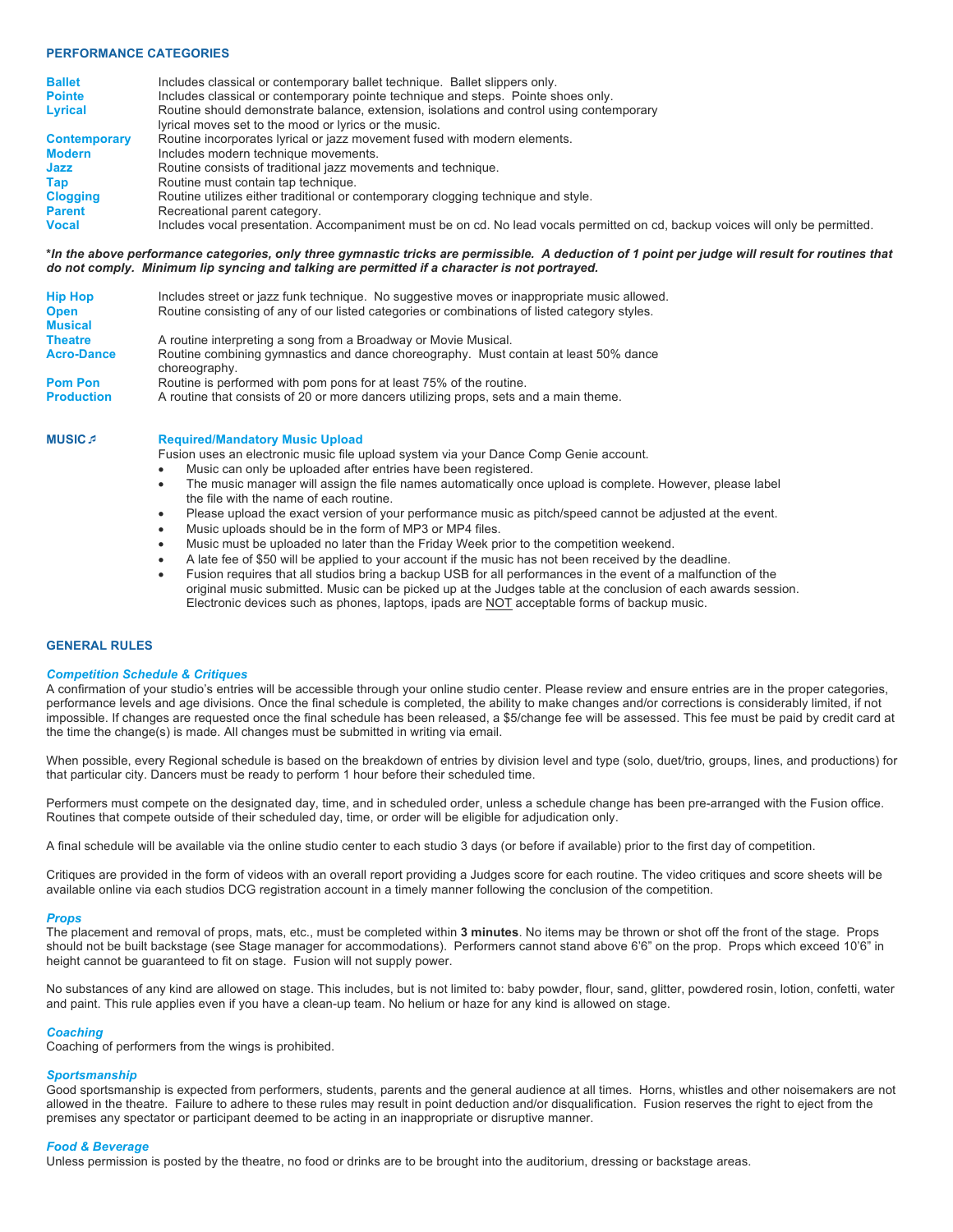# *Family Environment*

This is a family event, sexually explicit dance or music will not be tolerated.

# *Dressing Rooms & Auditorium Seating*

Dressing rooms will be assigned at most venues and each Director will be provided this information upon check in at the event. Should we be operating under a block schedule, dressing space will be assigned per studio to provide social distancing from other studios. Blocked schedule dressing space will be provided to each studio prior to event arrival.

At each event, there will be reserved seating noted for Studio Owners, Directors and Teachers.

#### *Routines*

Soloists may compete in up to three solos. Only the highest scoring solo will appear in the top overall scores. There is no limit to the number of group entries a studio may perform. However, if a studio enters a group routine containing the same performers in the same category, only the highest scoring routine will appear in the top scores. All routines will be adjudicated.

#### *Re-Performance*

Except for technical difficulties on the part of Fusion, re-performance of any routine will be adjudicated only.

### *Video & Photography*

For the safety of the performers, no video cameras or photo/still cameras will be allowed during performances. Fusion contracts the services of a photographer and/or videographer as a convenience to parents, teachers and studio directors. The use of any type of camera or video camera during the competition is **STRICTLY PROHITIBITED**. Please inform parents of this rule to avoid conflicts. You may use flash photography and video cameras during the awards ceremony ONLY. Any spectator that fails to comply with our No Photo/No Video rule may be escorted and removed from the event. It is the responsibility of the Studio Owner/Director to inform their students and parents of the No Photo/No Video rule.

All registered contestants grant permission to Fusion and its representatives to publish their photos/videos on local or national television, promo videos, marketing material, the internet or any other visual media as deemed fit by Fusion in an effort to promote its competitions and/or conventions.

All photography/videos taken by Fusion Productions and/or any independent representative commissioned by Fusion become the property of Fusion. Fusion reserves the right to sell said photography/videos at competition events and online for purchase on dvd, usb or by download.

A media fee will automatically be added to each studio's registration per dancer. This fee provides each studio access to all photos and videos of each of their routines. This is an **OPTIONAL** fee. However, you must notify Fusion at **Info@FusionNDC.com** via email to remove the media fee prior to final payment if you wish to opt out as a studio.

### *Safety & Liability*

Fusion, its staff, the hotel, theatre or site of the competition will not be responsible for any accident, injury or illness that may occur to anyone participating or attending these events. Choosing to compete in a dance competition assumes inherent risks including but not limited to sprains, bruises, pulled and sore muscles, broken bones and illnesses such as COVID19. In addition, Fusion cannot be held responsible of unforeseen flaws in theatre stages that may inadvertently lead to the causing of an accident. Participants and Spectators agree not to hold Fusion Dance Competition, LLC, its officers or staff responsible for injuries, illnesses or damages sustained while in attendance and/or performing in any activity related to a Fusion Dance Competition LLC event. Fusion Dance Competition, LLC and the hosting facility are not responsible for personal injury, illness or property loss to either performers or spectators. It is the responsibility of the Studio Owner/Director of the participating entries to educate their dance families and other attendees from their studio as to these rules and policies.

Fusion reserves the right, when necessary, to relocate a competition site and/or make changes to competition days/times. Fusion reserves the right to cancel any event due to lack of registration, weather, or other unforeseen circumstance.

Each studio must have on file with Fusion, a Parental Waiver Form. This form may be obtained from our website on the Registration Page as well as directly from your studio center with Dance Comp Genie. Forms should be submitted no later than the opening of the competition at the merchandise table. This form will remain active for each competition year. In addition, a COVID19 Waiver may be required for Studio Owners/Directors, Teachers, Dancers and Dancer guests that attend an event. Information will be provided to the Studio Owner/Director on where this waiver can be completed and it is the Studio Owner/Director's responsibility to information their dance family of this policy.

# *Privacy and Security Policy*

We respect and are committed to protecting your privacy. As part of the registration process with Fusion National Dance Competition, we may collect information when you register through our website and/or live stream. We will never sell, give away or share this information with anyone. Our Registration Process is through DanceComp Genie, Inchol Solutions. FusionNDC is required to purchase an SSL Certificate each and every year as part of the requirement for secure online transactions. Your payment and personal information are always safe. Secure Sockets Layer (SSL) software is the industry standard and among the best software available today for secure commerce transactions. It encrypts all of your personal information, including credit card number, name, and address so that it cannot be read over the internet.

#### *Marketing*

All performers and attendees consent to the use of photos and videos for marketing and advertising purposes including but not limited to print, web and other media outlets.

# **ENTRY ACCEPTANCE, REGISTRATION & PAYMENT**

#### *Rates*

Once a Studio Director creates a DCG account, the 2022 rates are available as a PDF download from the DCG account. Fees are due 30 days in advance of the event.

### *Independent Entries*

Fusion does not accept independent entries. Dancers must be registered with a studio. Entries are accepted on a first come, first served basis and must be submitted online by the entry deadline. Entries will be accepted until allotted competition time is filled.